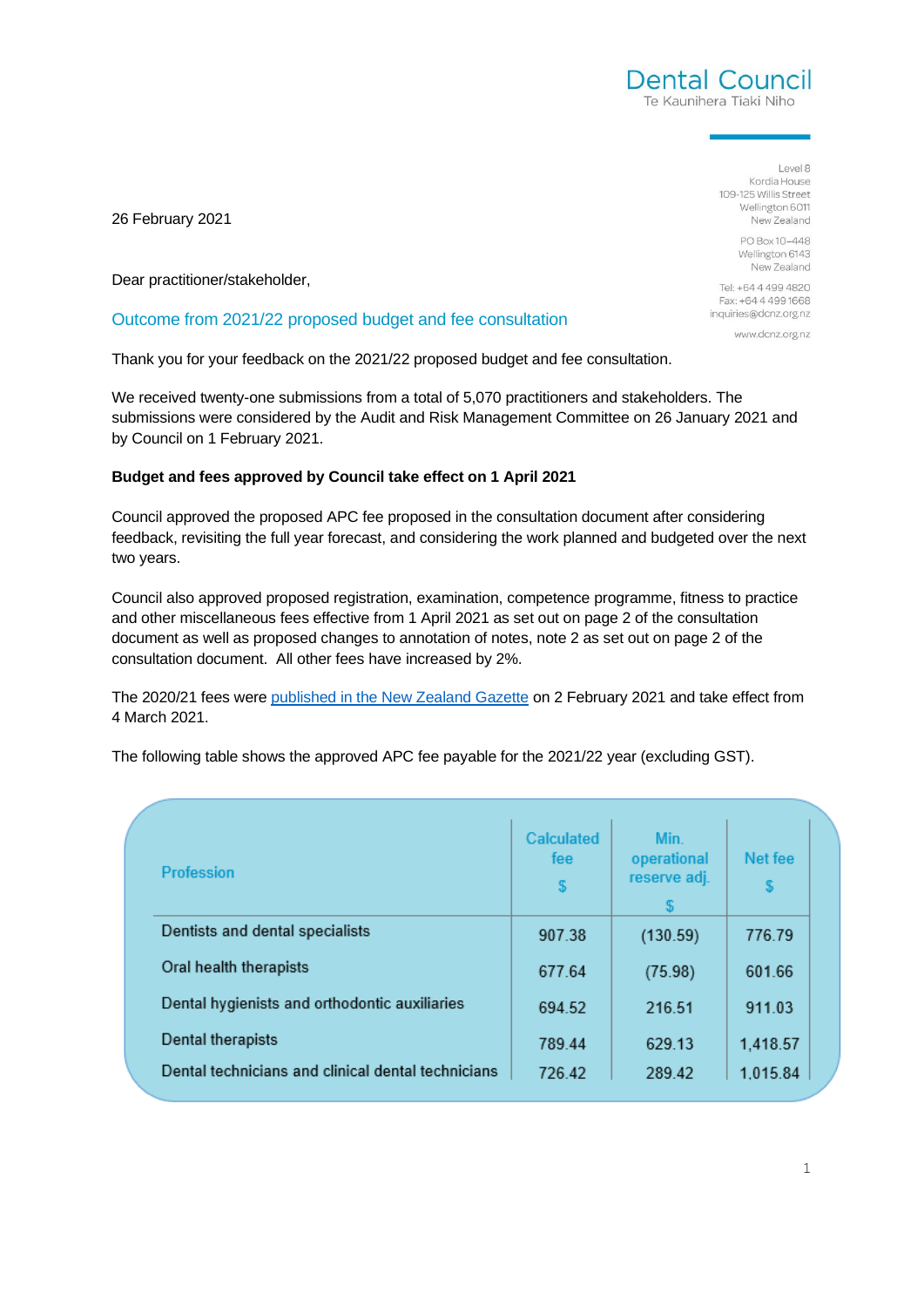The following table shows the approved disciplinary levies payable for the 2021/22 year (excluding GST).

| <b>Profession</b>                                  | <b>Calculated</b><br>levy<br><b>S</b> | Min.<br>disciplinary<br>reserve adj.<br><sup>\$</sup> | <b>Net levy</b> |
|----------------------------------------------------|---------------------------------------|-------------------------------------------------------|-----------------|
| Dentists and dental specialists                    | 244.39                                | (1.18)                                                | 243.21          |
| Oral health therapists                             | 9.81                                  | (1.17)                                                | 8.64            |
| Dental hygienists and orthodontic auxiliaries      | 12.27                                 | (25.50)                                               | (13.23)         |
| Dental therapists                                  | 59.83                                 | 74.71                                                 | 134.54          |
| Dental technicians and clinical dental technicians | 21.57                                 | (102.77)                                              | (81.20)         |

# **Key themes of Submissions**

## **APC fees for dental therapists**

A key theme in the submissions received from dental therapists was that they considered the APC fee to be high. Several of these submitters noted the dental therapists are a smaller population and that the fee is much higher for them than for other practitioners.

As described in the consultation document the 2020/21 forecast closing operating reserve balance for dental therapists is overdrawn by \$184,965, due to a greater than budgeted decline in practising dental therapist numbers in 2020 and prior years, as noted previously, and only partially recovered in 2020/21 as per the previous year budget consultation paper. In addition \$60,000 of unexpected charges from a District Health Board was allocated to the profession for extended supervision of one of their dental therapist staff to ensure public safety.

After the one-off recovery in 2021/22 Council anticipates APC fees for dental therapists will reduce in the 2022/23 year.

#### **Combining of dental therapists, dental hygienists and oral health therapists**

Another key theme in the responses was the suggestion that the dental therapist, dental hygienists and oral health therapist professions be combined.

As both dental therapist, dental hygienist and oral health therapists are named as independent professions within the Health Practitioners Competence Assurance Act 2003 (the Act), Council cannot currently merge them into a single profession.

At this stage, the Office of the Auditor General has determined that cross subsidisation across the independent professions in the Act is not permitted, therefore this is not currently possible.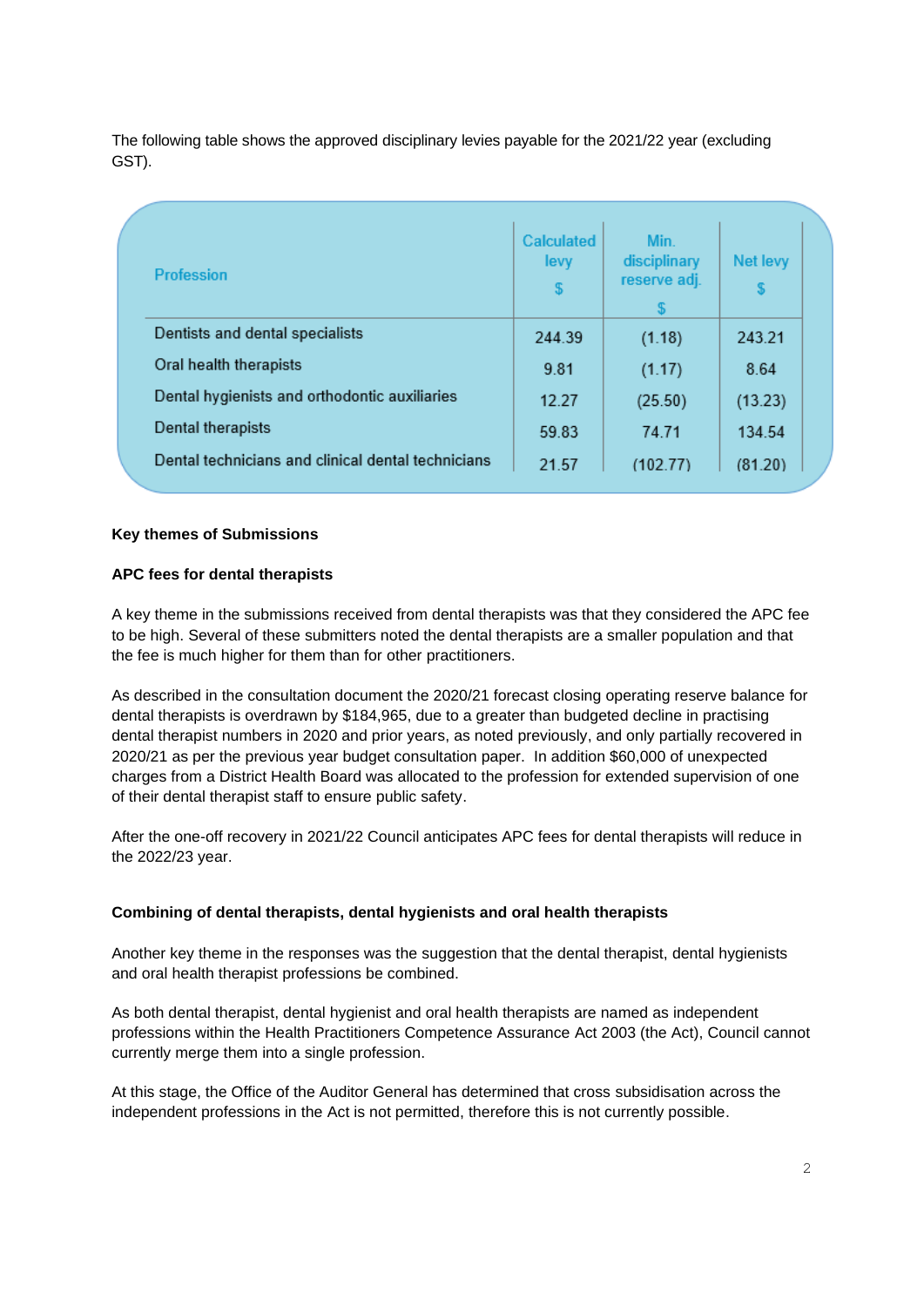Council has obtained legal advice on the potential to create an umbrella profession for the Dental therapist, Oral Heal Therapist and Dental hygienists' professions to ensure future sustainability. In addition, conversations around the merging of the profession have been held with the Ministry as this would require a change in legislation. Council expects to consult further on this in 2021/22.

## **Policy – costs for inquiries and competence remediation**

The majority of submissions from practitioners, DHBs, the Ministry of Health and professional associations supported the continuation of the current policies on the allocation of costs for inquiries and competence remediation.

## **Other themes from submissions**

A table summarising the other main themes from the submissions is attached as Appendix 1.

Yours sincerely

Waner.

Marie Warner Chief Executive